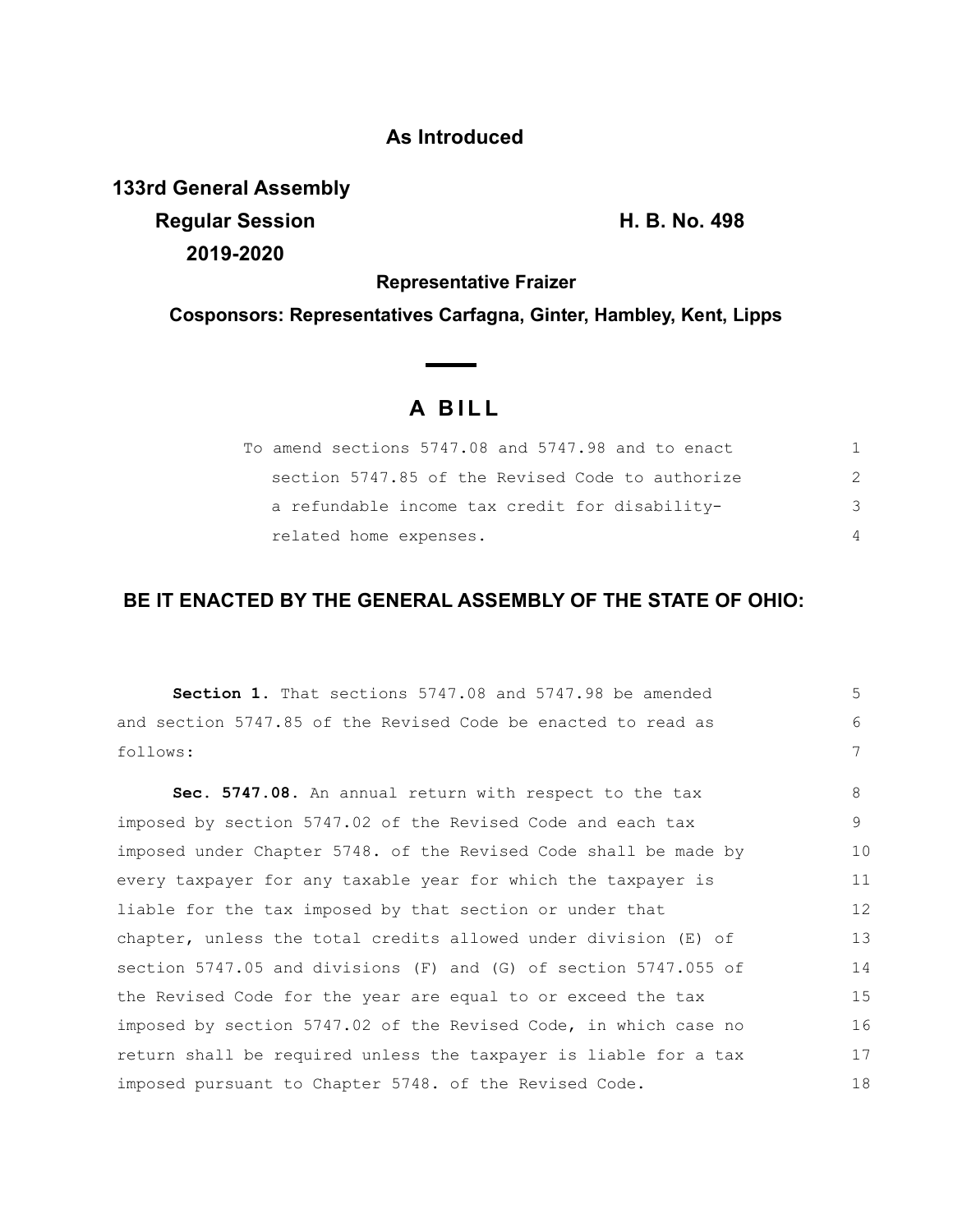### **H. B. No. 498 Page 2 As Introduced**

(A) If an individual is deceased, any return or notice required of that individual under this chapter shall be made and filed by that decedent's executor, administrator, or other person charged with the property of that decedent. 19 20 21 22

(B) If an individual is unable to make a return or notice required by this chapter, the return or notice required of that individual shall be made and filed by the individual's duly authorized agent, guardian, conservator, fiduciary, or other person charged with the care of the person or property of that individual.

(C) Returns or notices required of an estate or a trust shall be made and filed by the fiduciary of the estate or trust.

(D)(1)(a) Except as otherwise provided in division (D)(1) (b) of this section, any pass-through entity may file a single return on behalf of one or more of the entity's investors other than an investor that is a person subject to the tax imposed under section 5733.06 of the Revised Code. The single return shall set forth the name, address, and social security number or other identifying number of each of those pass-through entity investors and shall indicate the distributive share of each of those pass-through entity investor's income taxable in this state in accordance with sections 5747.20 to 5747.231 of the Revised Code. Such pass-through entity investors for whom the pass-through entity elects to file a single return are not entitled to the exemption or credit provided for by sections 5747.02 and 5747.022 of the Revised Code; shall calculate the tax before business credits at the highest rate of tax set forth in section 5747.02 of the Revised Code for the taxable year for which the return is filed; and are entitled to only their distributive share of the business credits as defined in 31 32 33 34 35 36 37 38 39 40 41 42 43 44 45 46 47 48

29 30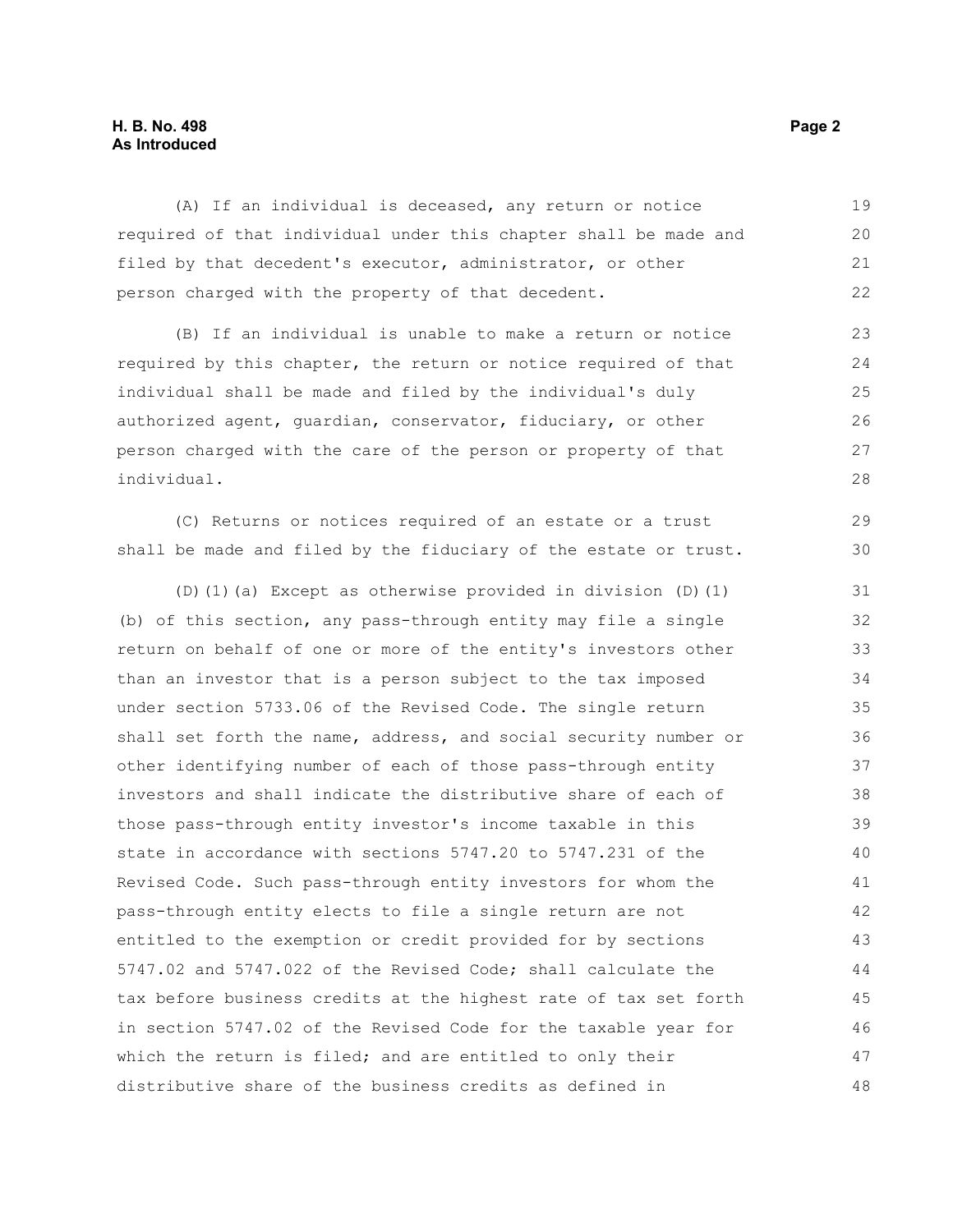#### **H. B. No. 498 Page 3 As Introduced**

division (D)(2) of this section. A single check drawn by the pass-through entity shall accompany the return in full payment of the tax due, as shown on the single return, for such investors, other than investors who are persons subject to the tax imposed under section 5733.06 of the Revised Code. 49 50 51 52 53

(b)(i) A pass-through entity shall not include in such a single return any investor that is a trust to the extent that any direct or indirect current, future, or contingent beneficiary of the trust is a person subject to the tax imposed under section 5733.06 of the Revised Code.

(ii) A pass-through entity shall not include in such a single return any investor that is itself a pass-through entity to the extent that any direct or indirect investor in the second pass-through entity is a person subject to the tax imposed under section 5733.06 of the Revised Code.

(c) Nothing in division (D) of this section precludes the tax commissioner from requiring such investors to file the return and make the payment of taxes and related interest, penalty, and interest penalty required by this section or section 5747.02, 5747.09, or 5747.15 of the Revised Code. Nothing in division (D) of this section precludes such an investor from filing the annual return under this section, utilizing the refundable credit equal to the investor's proportionate share of the tax paid by the pass-through entity on behalf of the investor under division (I) of this section, and making the payment of taxes imposed under section 5747.02 of the Revised Code. Nothing in division (D) of this section shall be construed to provide to such an investor or pass-through entity any additional deduction or credit, other than the credit provided by division (I) of this section, solely on account of 64 65 66 67 68 69 70 71 72 73 74 75 76 77 78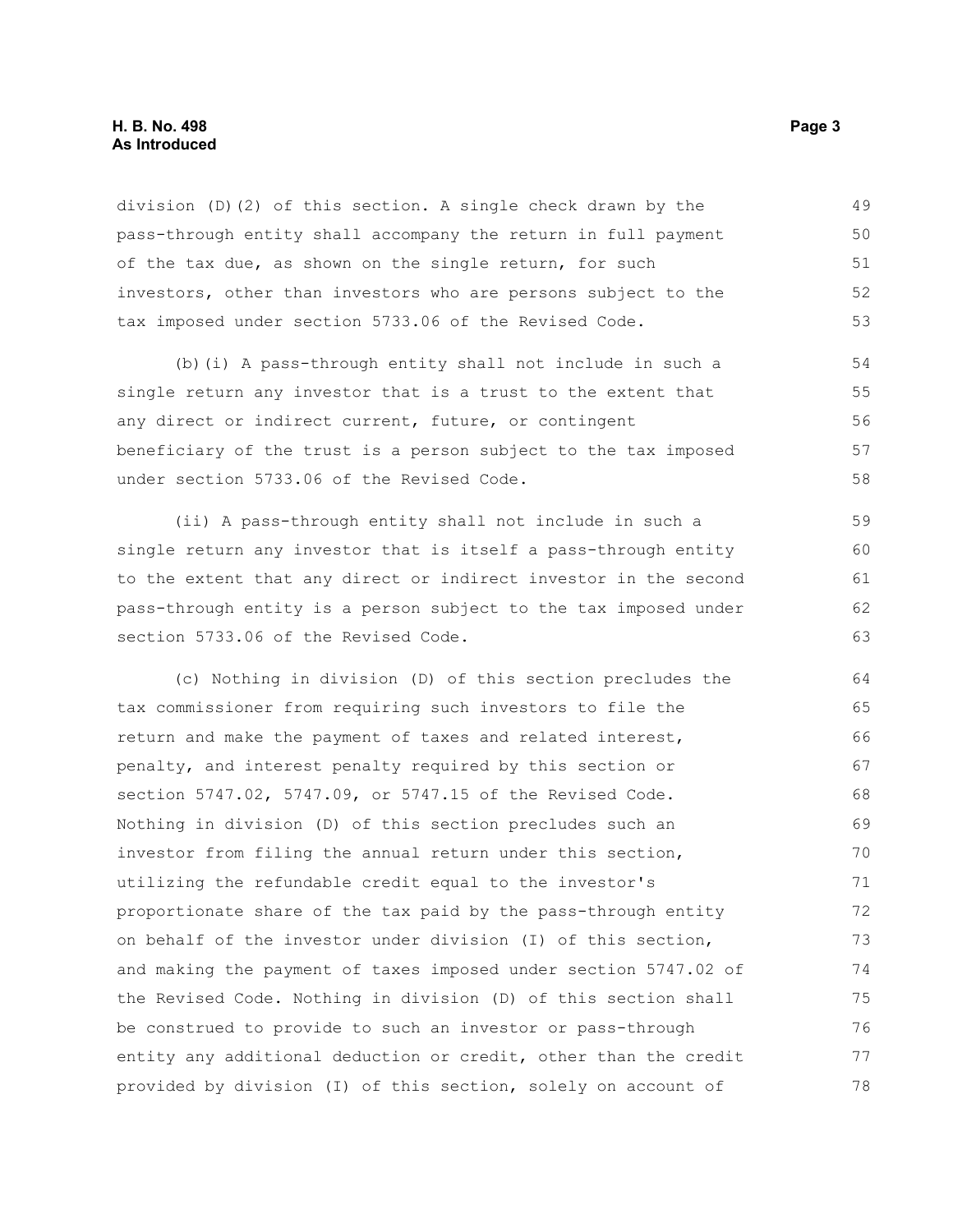the entity's filing a return in accordance with this section. Such a pass-through entity also shall make the filing and payment of estimated taxes on behalf of the pass-through entity investors other than an investor that is a person subject to the tax imposed under section 5733.06 of the Revised Code. (2) For the purposes of this section, "business credits" means the credits listed in section 5747.98 of the Revised Code excluding the following credits: (a) The retirement income credit under division (B) of section 5747.055 of the Revised Code; (b) The senior citizen credit under division (F) of section 5747.055 of the Revised Code; (c) The lump sum distribution credit under division (G) of section 5747.055 of the Revised Code; (d) The dependent care credit under section 5747.054 of the Revised Code; (e) The lump sum retirement income credit under division (C) of section 5747.055 of the Revised Code; (f) The lump sum retirement income credit under division (D) of section 5747.055 of the Revised Code; (g) The lump sum retirement income credit under division (E) of section 5747.055 of the Revised Code; (h) The credit for displaced workers who pay for job training under section 5747.27 of the Revised Code; (i) The twenty-dollar personal exemption credit under section 5747.022 of the Revised Code; (j) The joint filing credit under division (E) of section 79 80 81 82 83 84 85 86 87 88 89 90 91 92 93 94 95 96 97 98 99 100 101 102 103 104 105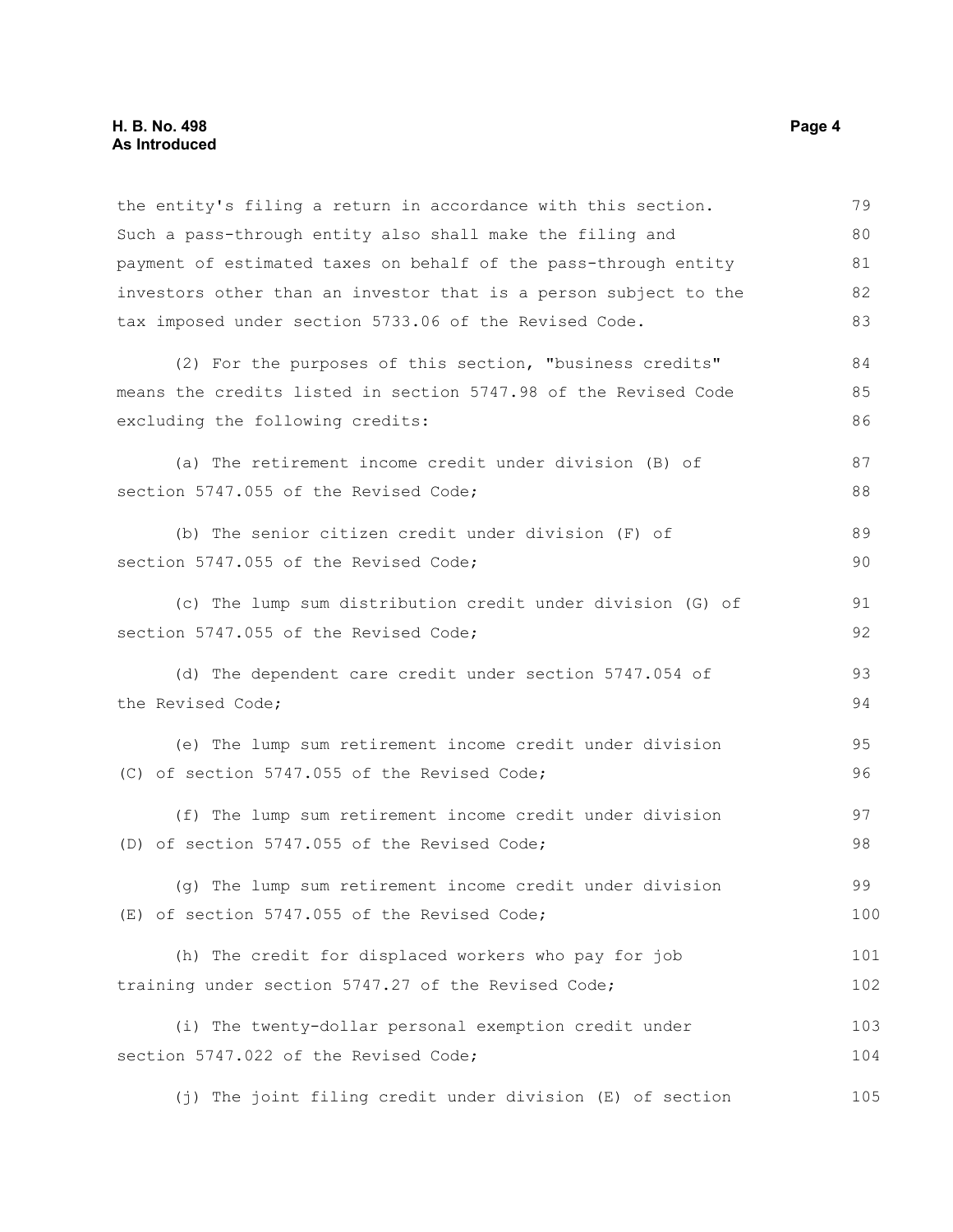5747.05 of the Revised Code; (k) The nonresident credit under division (A) of section 5747.05 of the Revised Code; (l) The credit for a resident's out-of-state income under division (B) of section 5747.05 of the Revised Code; (m) The earned income tax credit under section 5747.71 of the Revised Code; (n) The lead abatement credit under section 5747.26 of the Revised Code<sub>i</sub> (o) The credit for disability-related home expenses under section 5747.85 of the Revised Code. (3) The election provided for under division (D) of this section applies only to the taxable year for which the election is made by the pass-through entity. Unless the tax commissioner provides otherwise, this election, once made, is binding and irrevocable for the taxable year for which the election is made. Nothing in this division shall be construed to provide for any deduction or credit that would not be allowable if a nonresident pass-through entity investor were to file an annual return. (4) If a pass-through entity makes the election provided for under division (D) of this section, the pass-through entity shall be liable for any additional taxes, interest, interest penalty, or penalties imposed by this chapter if the tax commissioner finds that the single return does not reflect the correct tax due by the pass-through entity investors covered by 106 107 108 109 110 111 112 113 114 115 116 117 118 119 120 121 122 123 124 125 126 127 128 129 130

that return. Nothing in this division shall be construed to limit or alter the liability, if any, imposed on pass-through entity investors for unpaid or underpaid taxes, interest, interest penalty, or penalties as a result of the pass-through 131 132 133 134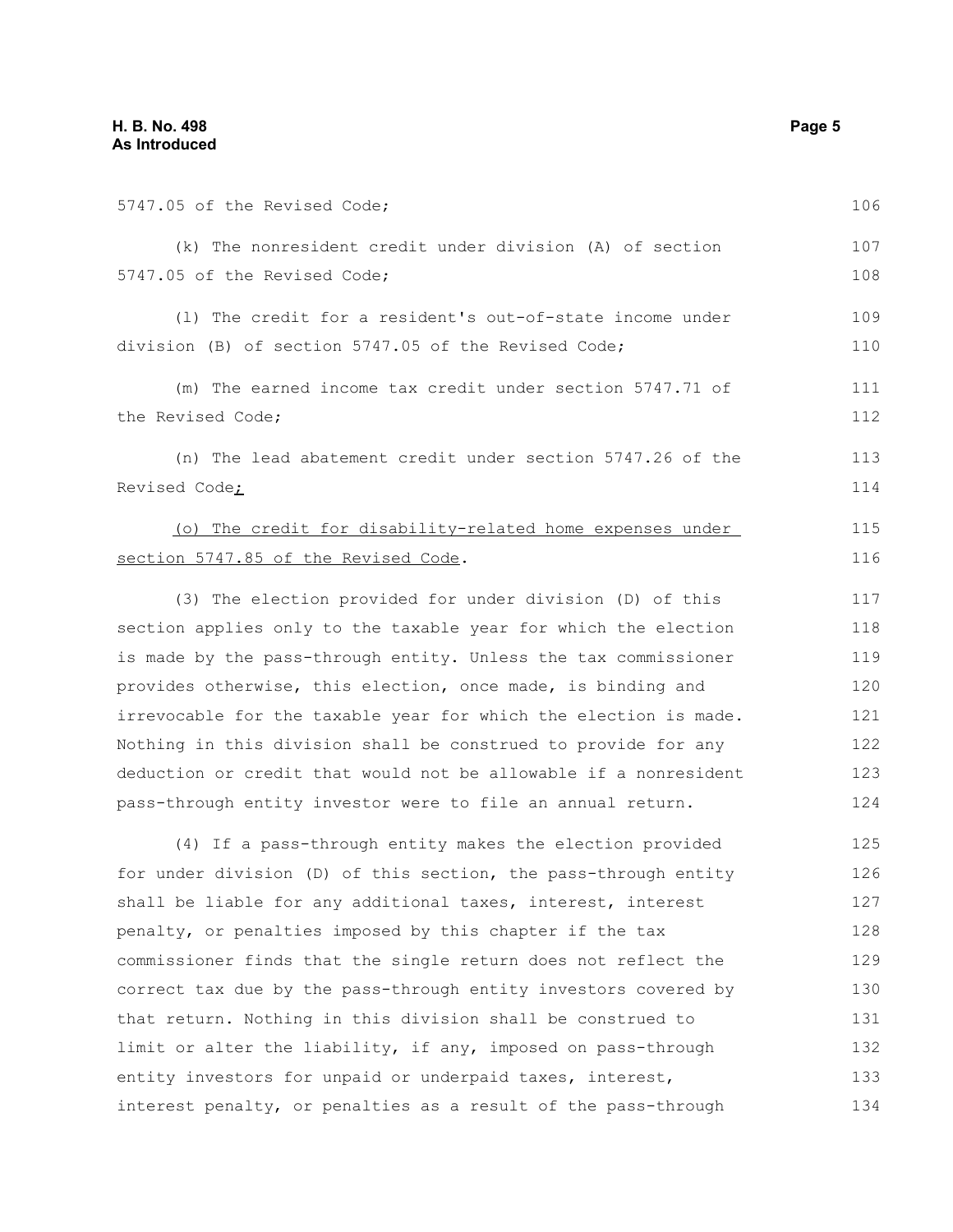entity's making the election provided for under division (D) of this section. For the purposes of division (D) of this section, "correct tax due" means the tax that would have been paid by the pass-through entity had the single return been filed in a manner reflecting the commissioner's findings. Nothing in division (D) of this section shall be construed to make or hold a passthrough entity liable for tax attributable to a pass-through entity investor's income from a source other than the passthrough entity electing to file the single return. 135 136 137 138 139 140 141 142 143

(E) If a husband and wife file a joint federal income tax return for a taxable year, they shall file a joint return under this section for that taxable year, and their liabilities are joint and several, but, if the federal income tax liability of either spouse is determined on a separate federal income tax return, they shall file separate returns under this section. 144 145 146 147 148 149

If either spouse is not required to file a federal income tax return and either or both are required to file a return pursuant to this chapter, they may elect to file separate or joint returns, and, pursuant to that election, their liabilities are separate or joint and several. If a husband and wife file separate returns pursuant to this chapter, each must claim the taxpayer's own exemption, but not both, as authorized under section 5747.02 of the Revised Code on the taxpayer's own return. 150 151 152 153 154 155 156 157 158

(F) Each return or notice required to be filed under this section shall contain the signature of the taxpayer or the taxpayer's duly authorized agent and of the person who prepared the return for the taxpayer, and shall include the taxpayer's social security number. Each return shall be verified by a declaration under the penalties of perjury. The tax commissioner 159 160 161 162 163 164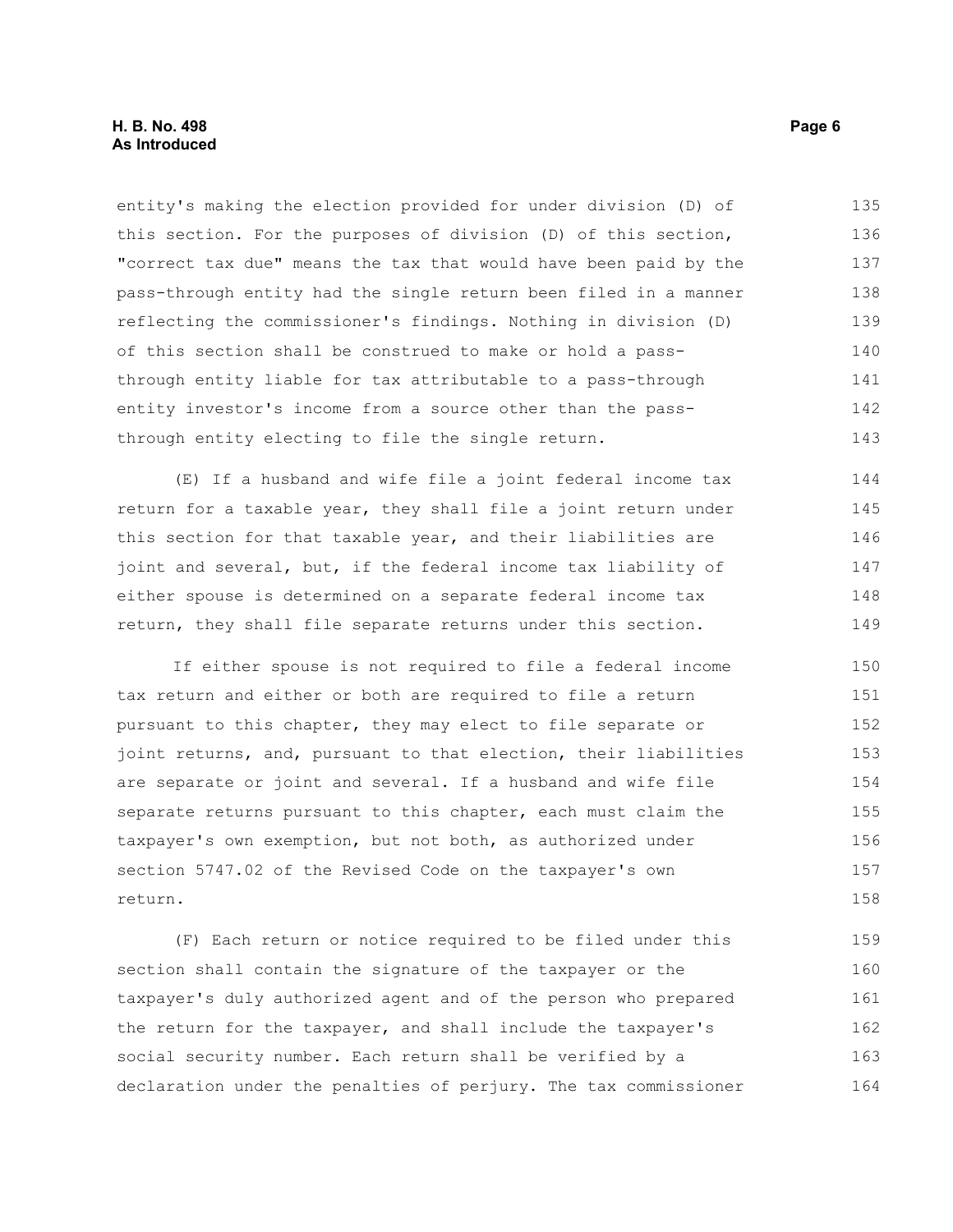shall prescribe the form that the signature and declaration shall take. 165 166

(G) Each return or notice required to be filed under this section shall be made and filed as required by section 5747.04 of the Revised Code, on or before the fifteenth day of April of each year, on forms that the tax commissioner shall prescribe, together with remittance made payable to the treasurer of state in the combined amount of the state and all school district income taxes shown to be due on the form. 167 168 169 170 171 172 173

Upon good cause shown, the commissioner may extend the period for filing any notice or return required to be filed under this section and may adopt rules relating to extensions. If the extension results in an extension of time for the payment of any state or school district income tax liability with respect to which the return is filed, the taxpayer shall pay at the time the tax liability is paid an amount of interest computed at the rate per annum prescribed by section 5703.47 of the Revised Code on that liability from the time that payment is due without extension to the time of actual payment. Except as provided in section 5747.132 of the Revised Code, in addition to all other interest charges and penalties, all taxes imposed under this chapter or Chapter 5748. of the Revised Code and remaining unpaid after they become due, except combined amounts due of one dollar or less, bear interest at the rate per annum prescribed by section 5703.47 of the Revised Code until paid or until the day an assessment is issued under section 5747.13 of the Revised Code, whichever occurs first. 174 175 176 177 178 179 180 181 182 183 184 185 186 187 188 189 190 191

If the commissioner considers it necessary in order to ensure the payment of the tax imposed by section 5747.02 of the Revised Code or any tax imposed under Chapter 5748. of the 192 193 194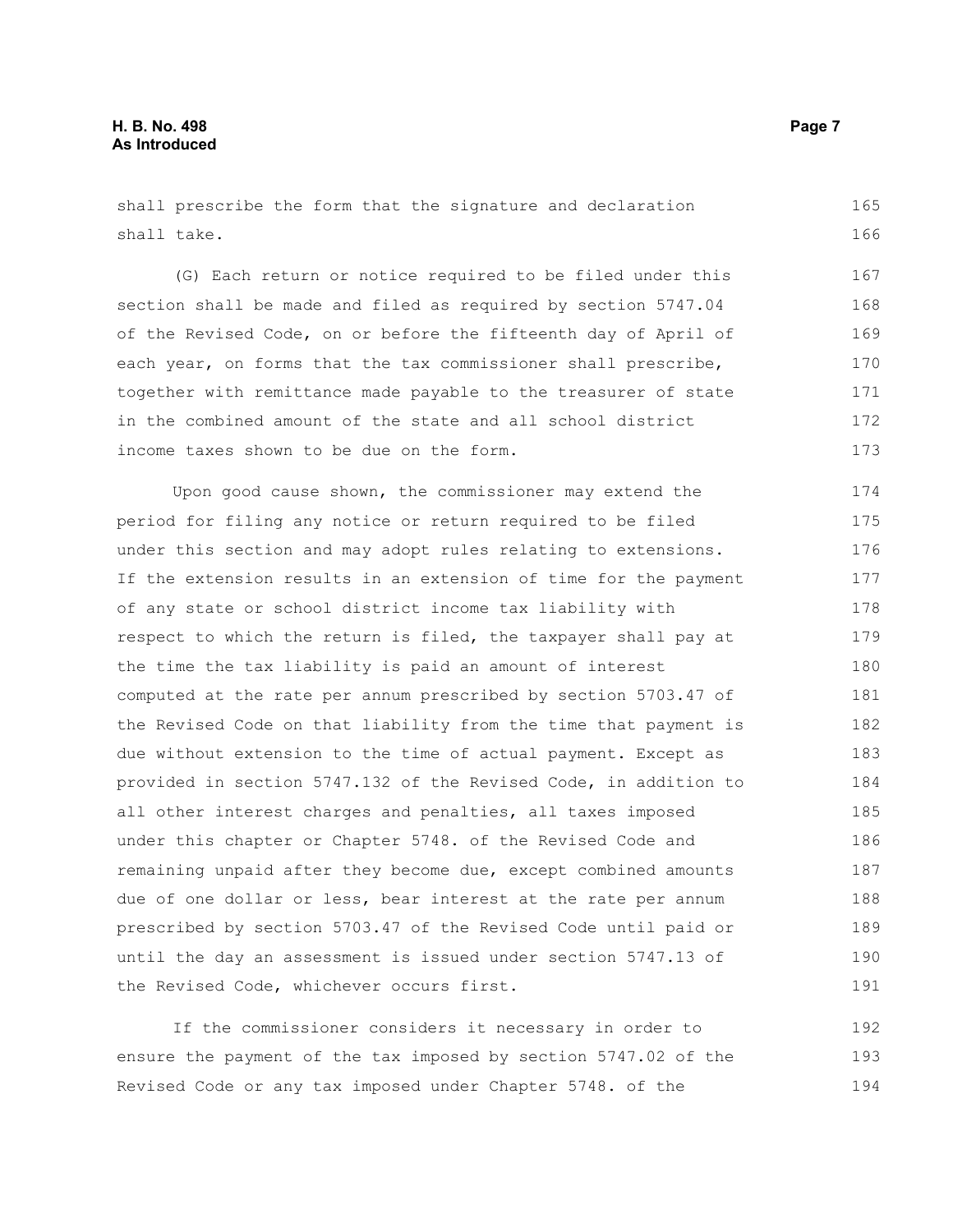Revised Code, the commissioner may require returns and payments to be made otherwise than as provided in this section. 195 196

To the extent that any provision in this division conflicts with any provision in section 5747.026 of the Revised Code, the provision in that section prevails. 197 198 199

(H) The amounts withheld by an employer pursuant to section 5747.06 of the Revised Code, a casino operator pursuant to section 5747.063 of the Revised Code, or a lottery sales agent pursuant to section 5747.064 of the Revised Code shall be allowed to the recipient of the compensation casino winnings, or lottery prize award as credits against payment of the appropriate taxes imposed on the recipient by section 5747.02 and under Chapter 5748. of the Revised Code. 200 201 202 203 204 205 206 207

(I) If a pass-through entity elects to file a single return under division (D) of this section and if any investor is required to file the annual return and make the payment of taxes required by this chapter on account of the investor's other income that is not included in a single return filed by a passthrough entity or any other investor elects to file the annual return, the investor is entitled to a refundable credit equal to the investor's proportionate share of the tax paid by the passthrough entity on behalf of the investor. The investor shall claim the credit for the investor's taxable year in which or with which ends the taxable year of the pass-through entity. Nothing in this chapter shall be construed to allow any credit provided in this chapter to be claimed more than once. For the purpose of computing any interest, penalty, or interest penalty, the investor shall be deemed to have paid the refundable credit provided by this division on the day that the pass-through entity paid the estimated tax or the tax giving rise to the 208 209 210 211 212 213 214 215 216 217 218 219 220 221 222 223 224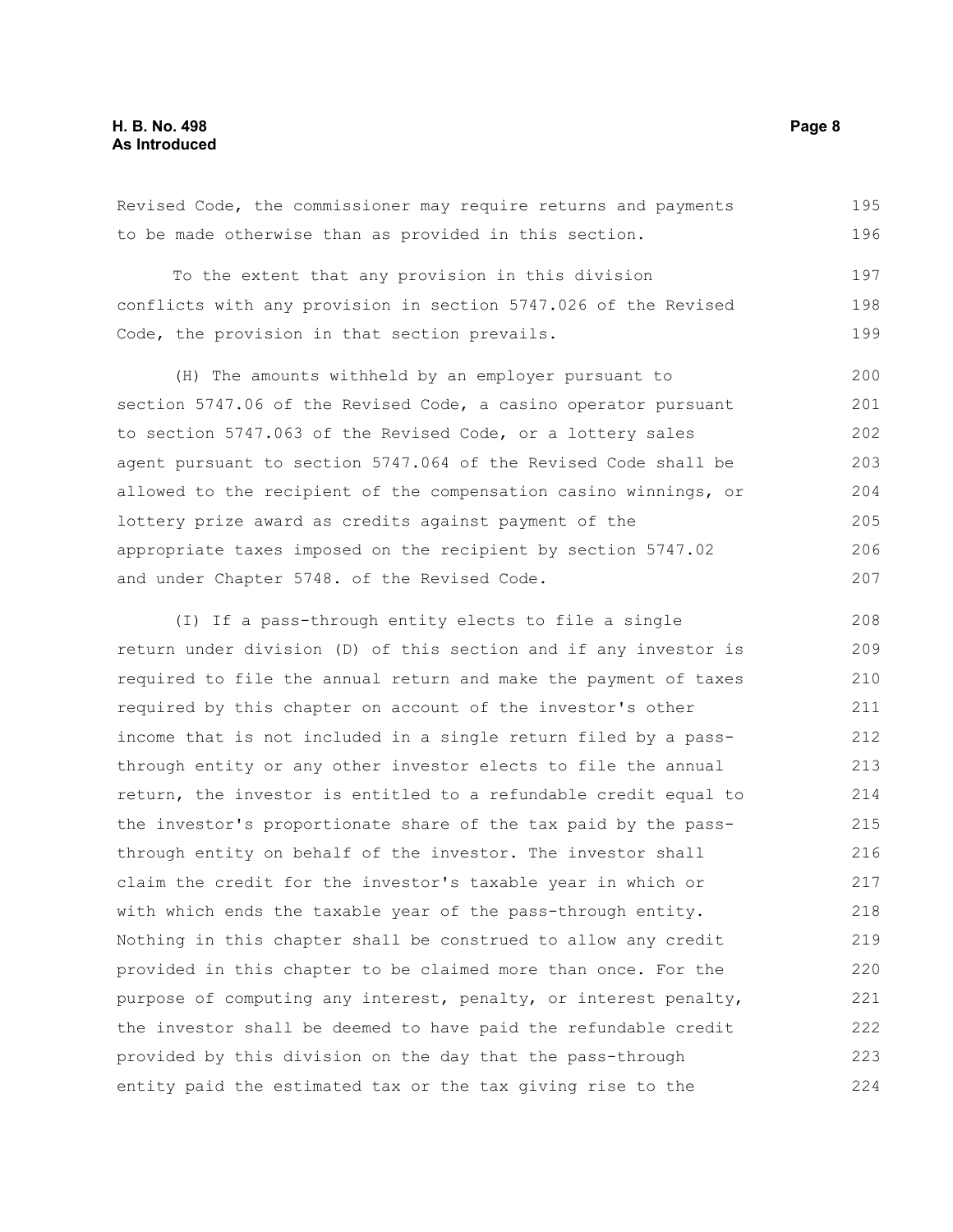credit.

(J) The tax commissioner shall ensure that each return required to be filed under this section includes a box that the taxpayer may check to authorize a paid tax preparer who prepared the return to communicate with the department of taxation about matters pertaining to the return. The return or instructions accompanying the return shall indicate that by checking the box the taxpayer authorizes the department of taxation to contact the preparer concerning questions that arise during the processing of the return and authorizes the preparer only to provide the department with information that is missing from the return, to contact the department for information about the processing of the return or the status of the taxpayer's refund or payments, and to respond to notices about mathematical errors, offsets, or return preparation that the taxpayer has received from the department and has shown to the preparer. 226 227 228 229 230 231 232 233 234 235 236 237 238 239 240

(K) The tax commissioner shall permit individual taxpayers to instruct the department of taxation to cause any refund of overpaid taxes to be deposited directly into a checking account, savings account, or an individual retirement account or individual retirement annuity, or preexisting college savings plan or program account offered by the Ohio tuition trust authority under Chapter 3334. of the Revised Code, as designated by the taxpayer, when the taxpayer files the annual return required by this section electronically. 241 242 243 244 245 246 247 248 249

(L) A taxpayer claiming the deduction under division (A) (31) of section 5747.01 of the Revised Code for a taxable year shall indicate on the taxpayer's return the north American industry classification system code of each business or professional activity from which the taxpayer's business income 250 251 252 253 254

225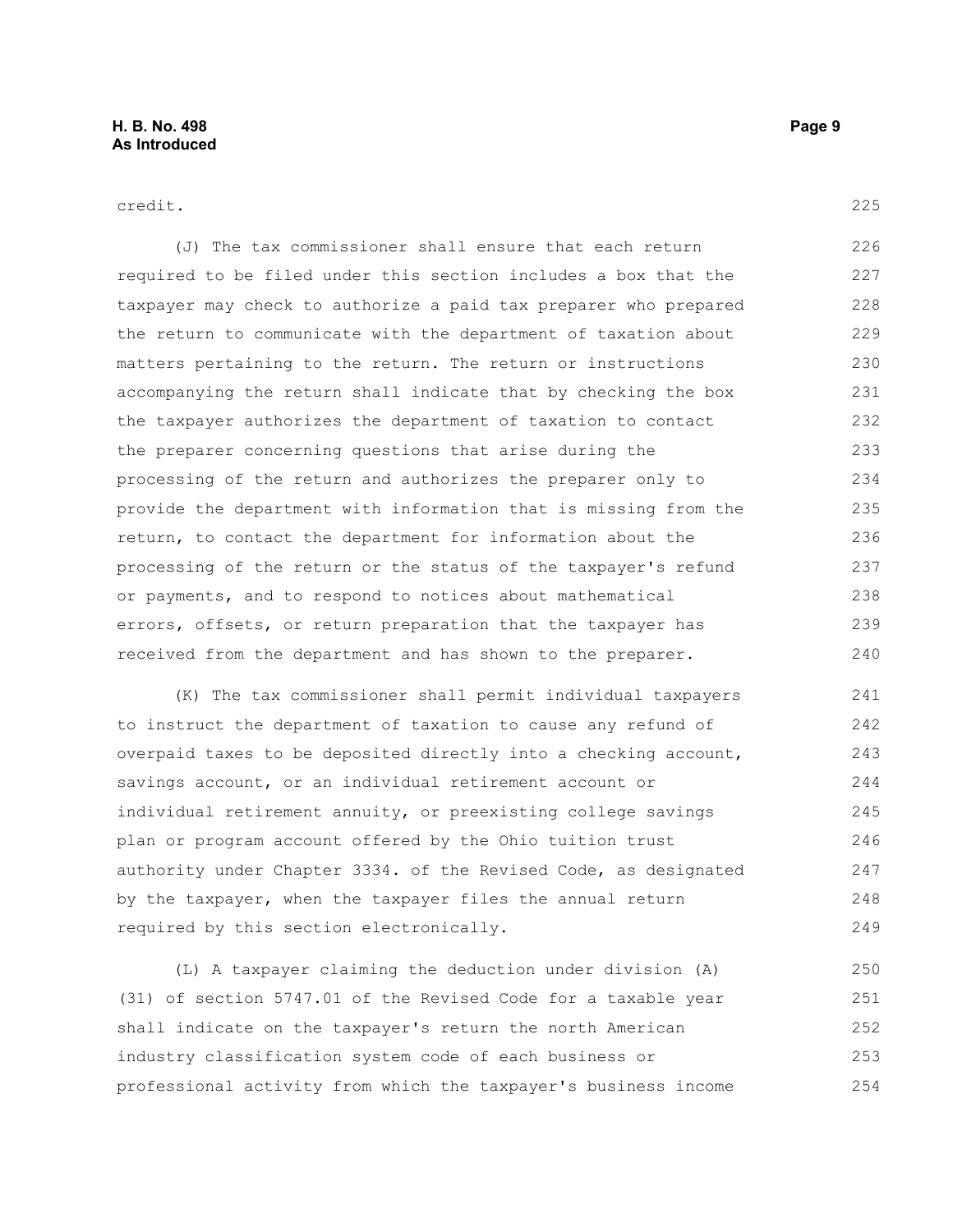was derived. The tax commissioner shall provide space on the return for this purpose and shall prescribe, by rule adopted in accordance with Chapter 119. of the Revised Code, the manner by which such a taxpayer shall determine the taxpayer's proper classification codes and business or professional activities from which the taxpayer derives business income. (M) The tax commissioner may adopt rules to administer this section. **Sec. 5747.85.** (A) As used in this section: (1) "Activity of daily living" has the same meaning as in section 7702B of the Internal Revenue Code. (2) "Qualifying taxpayer" means a taxpayer who, or whose spouse or dependent, is either over fifty-nine years of age on the last day of the taxpayer's taxable year or permanently disabled with documentation from a licensed health care provider certifying that they require assistance for at least one activity of daily living. (3) "Disability-related home expenses" means any expenses incurred for the purpose of facilitating activities of daily living within or about a taxpayer's residence and increasing the amount of time the taxpayer or taxpayer's spouse or dependent may continue to inhabit the residence before needing to relocate to an assisted living facility. Disability-related home expenses include the following: (a) Modifications to the taxpayer's existing residence, provided that the modification is designed to improve accessibility and provide universal visitability in accordance with guidelines established by the department of aging. Modifications may include, but are not limited to, the 255 256 257 258 259 260 261 262 263 264 265 266 267 268 269 270 271 272 273 274 275 276 277 278 279 280 281 282 283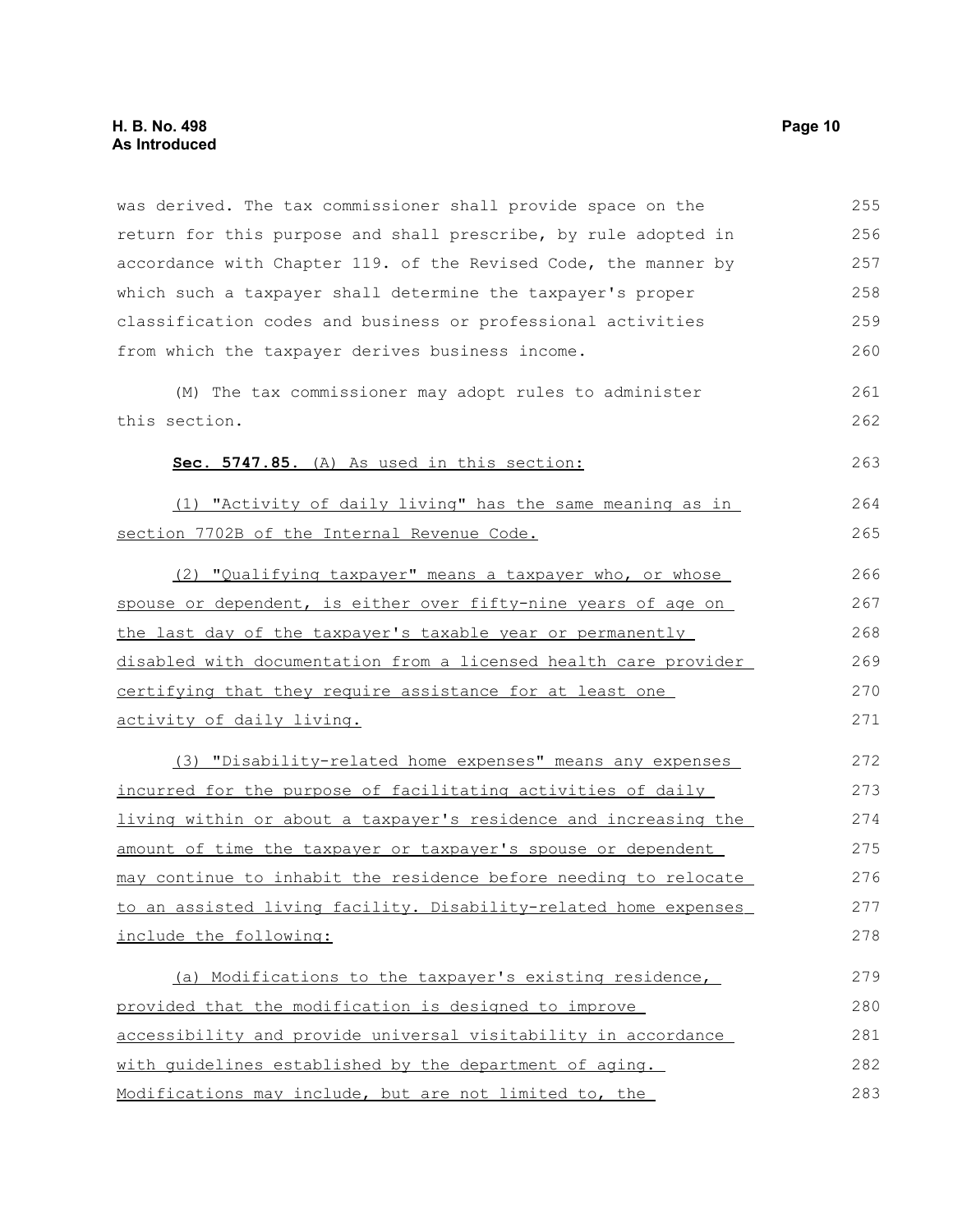| installation of wheelchair ramps, bathtub bars, and zero-step            | 284 |
|--------------------------------------------------------------------------|-----|
| entrances.                                                               | 285 |
| (b) Expenses related to respite care, adult day care,                    | 286 |
| <u>hiring a home aide or personal care attendant, or assistive </u>      | 287 |
| technology necessary for the care of the taxpayer or taxpayer's          | 288 |
| spouse or dependent.                                                     | 289 |
| "Disability-related home expenses" does not include                      | 290 |
| <u>general household maintenance expenses, such as expenses related </u> | 291 |
| to painting, plumbing, electrical repairs, or exterior                   | 292 |
| maintenance.                                                             | 293 |
| (4) "Licensed health care professional" means any of the                 | 294 |
| following:                                                               | 295 |
| (a) A physician authorized under Chapter 4731. of the                    | 296 |
| Revised Code to practice medicine or osteopathic medicine;               | 297 |
| (b) A registered nurse, advanced practice registered                     | 298 |
| nurse, or licensed practical nurse licensed under Chapter 4723.          | 299 |
| <u>of the Revised Code;</u>                                              | 300 |
| (c) A physician assistant licensed under Chapter 4730. of                | 301 |
| the Revised Code.                                                        | 302 |
| (B) Subject to division (C) of this section, there is                    | 303 |
| hereby allowed a refundable credit against the aggregate tax             | 304 |
| liability under section 5747.02 of the Revised Code for a                | 305 |
| qualifying taxpayer who, or whose spouse, pays or incurs the             | 306 |
| costs of disability-related home expenses during the taxable             | 307 |
| year. The amount of the credit shall equal the cost of the               | 308 |
| disability-related home expenses but shall not exceed five               | 309 |
| thousand dollars.                                                        | 310 |
|                                                                          |     |

The credit allowed by this section shall be claimed in the 311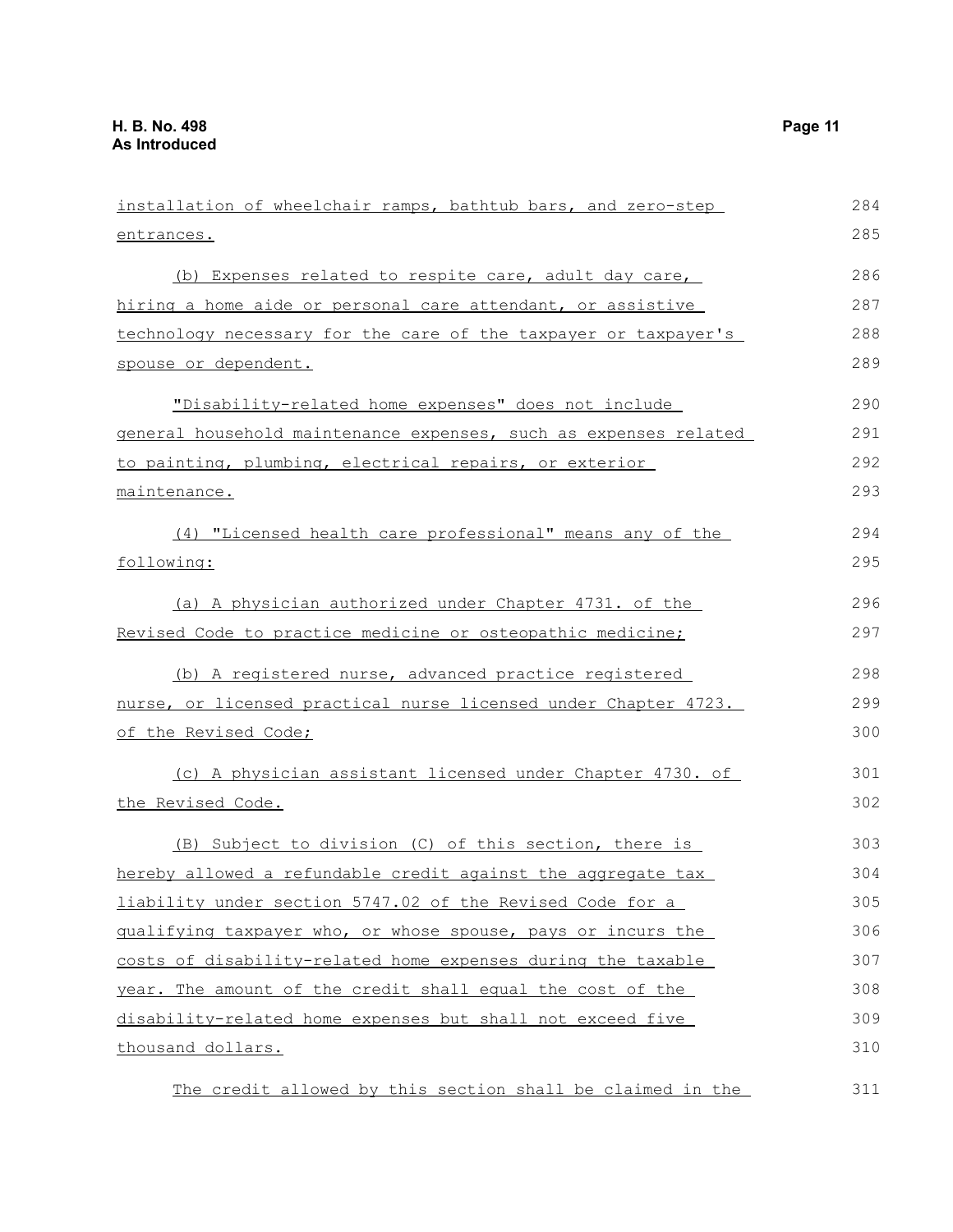| order prescribed by section 5747.98 of the Revised Code. If the  | 312 |
|------------------------------------------------------------------|-----|
| amount of the credit exceeds the tax otherwise due for the       | 313 |
| taxable year after allowing for other credits preceding the      | 314 |
| credit in the order prescribed by that section, the excess shall | 315 |
| be refunded to the taxpayer.                                     | 316 |
| (C) To receive a credit under this section, a taxpayer           | 317 |
| shall submit an application to the department of aging. The      | 318 |
| department shall prescribe the form of the application. Upon     | 319 |
| receipt of an application, the department shall approve the      | 320 |
| application if each of the following apply:                      | 321 |
| (1) Granting the credit would not cause the total amount         | 322 |
| of credits approved under this section for the calendar year to  | 323 |
| exceed ten million dollars.                                      | 324 |
| (2) The department has not previously approved a credit          | 325 |
| application by the same taxpayer.                                | 326 |
| (3) The credit application does not relate to a                  | 327 |
| transaction between a taxpayer and a member of the taxpayer's    | 328 |
| family or between a pass-through entity and a person that holds, | 329 |
| directly or indirectly, an ownership interest in the entity. As  | 330 |
| used in this division, "family" has the same meaning as in       | 331 |
| section 5747.011 of the Revised Code.                            | 332 |
| After the department either approves or rejects the              | 333 |
| application, the department shall provide notice to the taxpayer | 334 |
| in the form of a certificate sent by mail.                       | 335 |
| Sec. 5747.98. (A) To provide a uniform procedure for             | 336 |
| calculating a taxpayer's aggregate tax liability under section   | 337 |
| 5747.02 of the Revised Code, a taxpayer shall claim any credits  | 338 |
| to which the taxpayer is entitled in the following order:        | 339 |
| (1) Either the retirement income credit under division (B)       | 340 |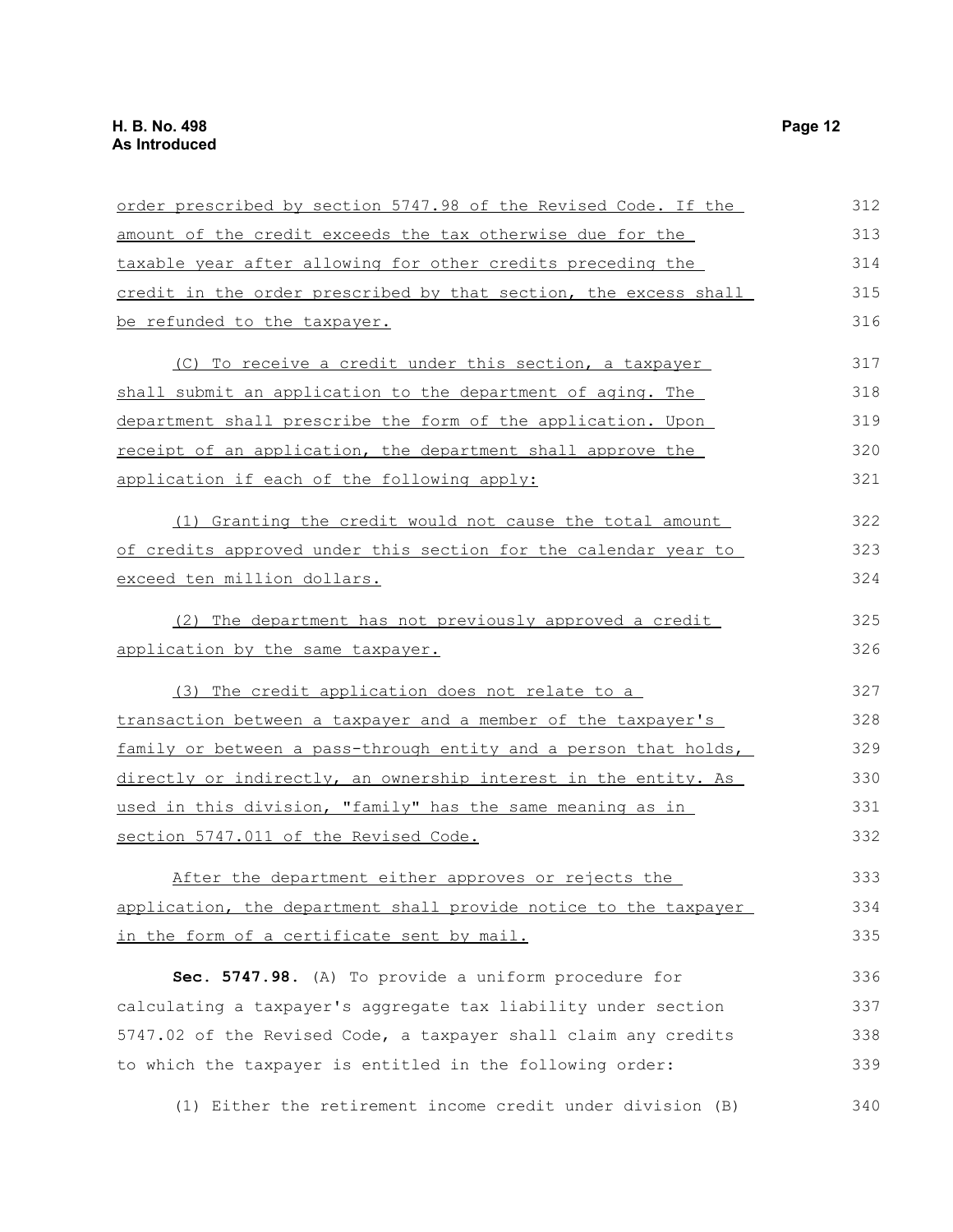| of section 5747.055 of the Revised Code or the lump sum        | 341 |
|----------------------------------------------------------------|-----|
| retirement income credits under divisions (C), (D), and (E) of | 342 |
| that section;                                                  | 343 |
| (2) Either the senior citizen credit under division (F) of     | 344 |
| section 5747.055 of the Revised Code or the lump sum           | 345 |
| distribution credit under division (G) of that section;        | 346 |
| (3) The dependent care credit under section 5747.054 of        | 347 |
| the Revised Code;                                              | 348 |
| (4) The credit for displaced workers who pay for job           | 349 |
| training under section 5747.27 of the Revised Code;            | 350 |
| (5) The twenty-dollar personal exemption credit under          | 351 |
| section 5747.022 of the Revised Code;                          | 352 |
| (6) The joint filing credit under division (G) of section      | 353 |
| 5747.05 of the Revised Code;                                   | 354 |
| (7) The earned income credit under section 5747.71 of the      | 355 |
| Revised Code;                                                  | 356 |
| (8) The credit for adoption of a minor child under section     | 357 |
| 5747.37 of the Revised Code;                                   | 358 |
| (9) The nonrefundable job retention credit under division      | 359 |
| (B) of section 5747.058 of the Revised Code;                   | 360 |
| (10) The enterprise zone credit under section 5709.66 of       | 361 |
| the Revised Code;                                              | 362 |
| (11) The ethanol plant investment credit under section         | 363 |
| 5747.75 of the Revised Code;                                   | 364 |
| (12) The credit for purchases of qualifying grape              | 365 |
| production property under section 5747.28 of the Revised Code; | 366 |
| (13) The small business investment credit under section        | 367 |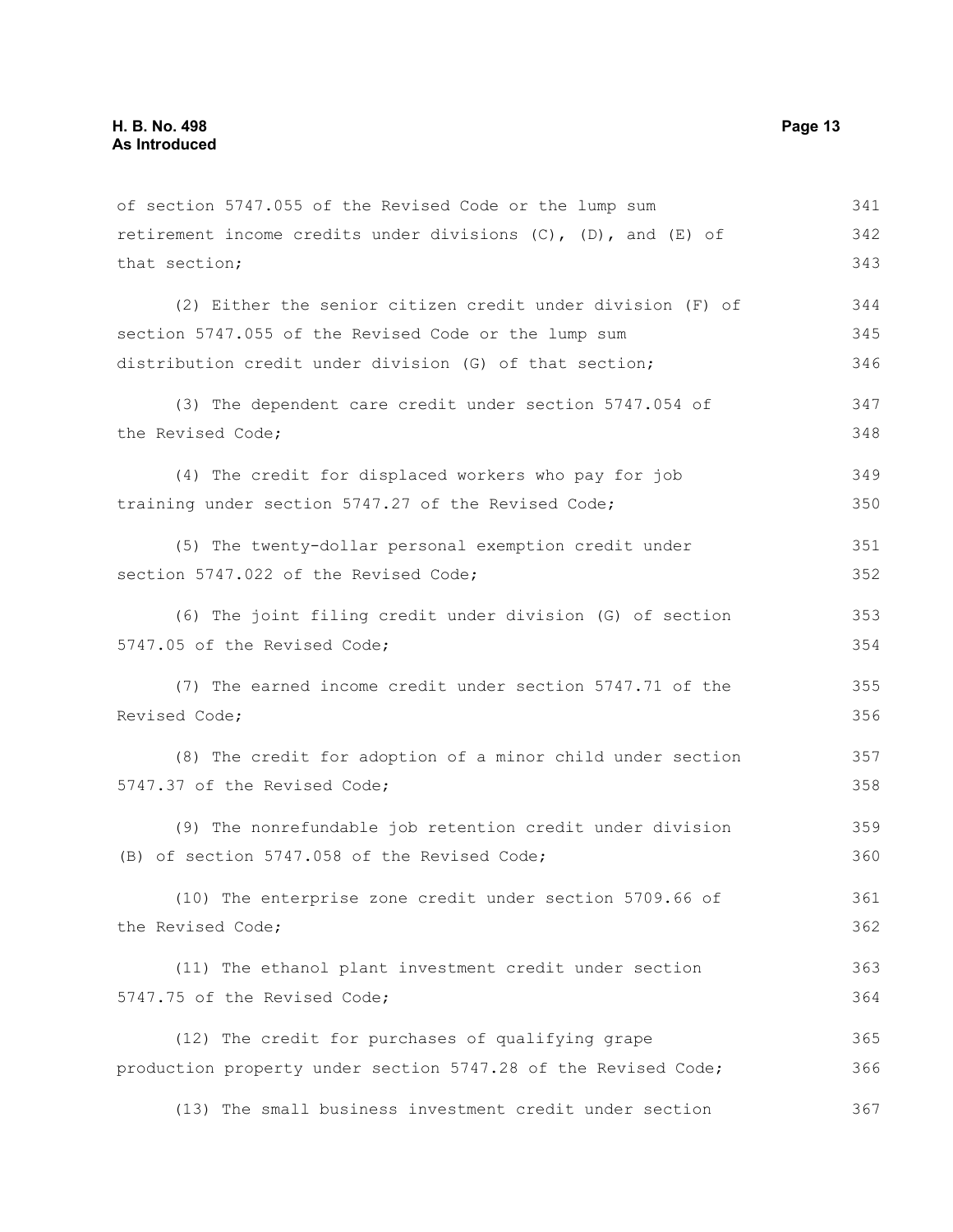| 5747.81 of the Revised Code;                                 | 368 |
|--------------------------------------------------------------|-----|
| (14) The nonrefundable lead abatement credit under section   | 369 |
| 5747.26 of the Revised Code;                                 | 370 |
| (15) The opportunity zone investment credit under section    | 371 |
| 122.84 of the Revised Code;                                  | 372 |
| (16) The enterprise zone credits under section 5709.65 of    | 373 |
| the Revised Code;                                            | 374 |
| (17) The research and development credit under section       | 375 |
| 5747.331 of the Revised Code;                                | 376 |
| (18) The credit for rehabilitating a historic building       | 377 |
| under section 5747.76 of the Revised Code;                   | 378 |
| (19) The nonresident credit under division (A) of section    | 379 |
| 5747.05 of the Revised Code;                                 | 380 |
| (20) The credit for a resident's out-of-state income under   | 381 |
| division (B) of section 5747.05 of the Revised Code;         | 382 |
| (21) The refundable motion picture and broadway theatrical   | 383 |
| production credit under section 5747.66 of the Revised Code; | 384 |
| (22) The refundable jobs creation credit or job retention    | 385 |
| credit under division (A) of section 5747.058 of the Revised | 386 |
| Code;                                                        | 387 |
| (23) The refundable credit for taxes paid by a qualifying    | 388 |
| entity granted under section 5747.059 of the Revised Code;   | 389 |
| (24) The refundable credits for taxes paid by a qualifying   | 390 |
| pass-through entity granted under division (I) of section    | 391 |
| 5747.08 of the Revised Code;                                 | 392 |
| (25) The refundable credit under section 5747.80 of the      | 393 |
| Revised Code for losses on loans made to the Ohio venture    | 394 |